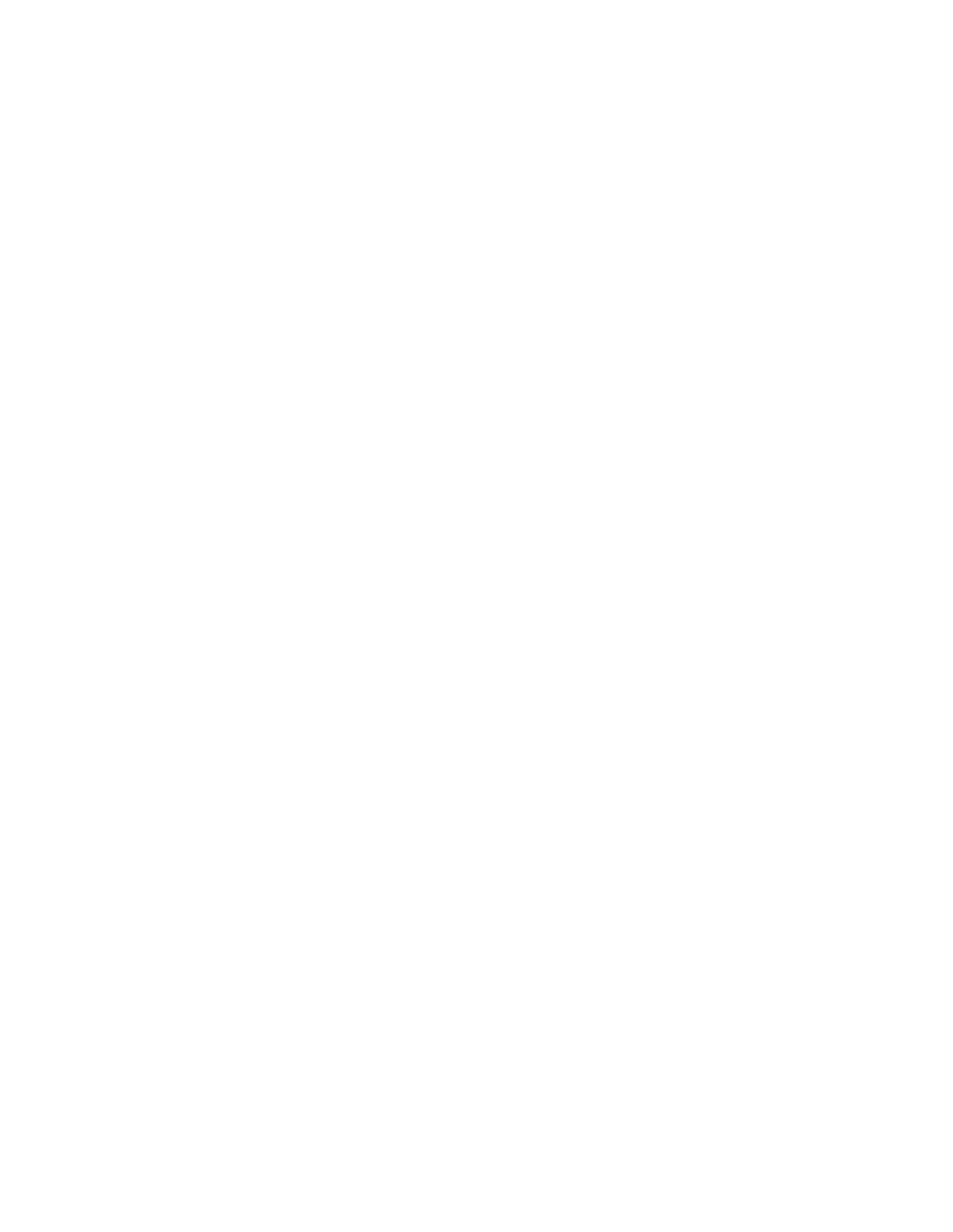#### **GUIDE TO DIVISION II**

Congratulations on completing your first year at Hampshire College! Now that you are entering your third semester and have fulfilled your Division I requirements, it is time to think more concretely about your Division II. Some of you have passed your Division I and are ready to file Division II. Please make sure your advisor passes your Division I on TheHub so that you can file your Division II electronically, as you will not be able to post your Division II contract on TheHub until you have passed Division I. **For those of you who need this semester to fulfill a remaining requirement, this does not prevent you from starting Division II this semester along with your peers.**

The Division II, or academic concentration, represents the core of a student's education at Hampshire College. Students plan and carry out an individualized program of study, which includes courses and independent projects, as well as internships and/or international study. During this process, students are given advice, constructive criticism, and ongoing evaluation by a two-person faculty committee. The student effort culminates in the Division II portfolio, consisting of coursework, evaluations, documentation of fieldwork and internships, and any other work related to the Division II: all evidence that you have fulfilled the terms of the Division II contract.

Students are encouraged to pursue interdisciplinary interests in Division II. The College also expects students to incorporate the Multiple Cultural Perspectives requirement and Community Engaged Learning Activity requirement (CEL-2) into their Division II concentration. Division II is a **four-**semester undertaking with **at least three** semesters filed officially on TheHub. Division II committees include two Hampshire College faculty, one of whom serves as chair. A Five-College faculty member, another Hampshire faculty or staff, or an individual from the surrounding community can serve as a third member.

Included in this guide is the recommended schedule for pulling your ideas together; submitting your Division II committee request form TheHub for appropriate faculty to view and help you revise (You should speak with faculty before listing them as potential committee members on TheHub); and completing the process by filing your Division II officially on TheHub.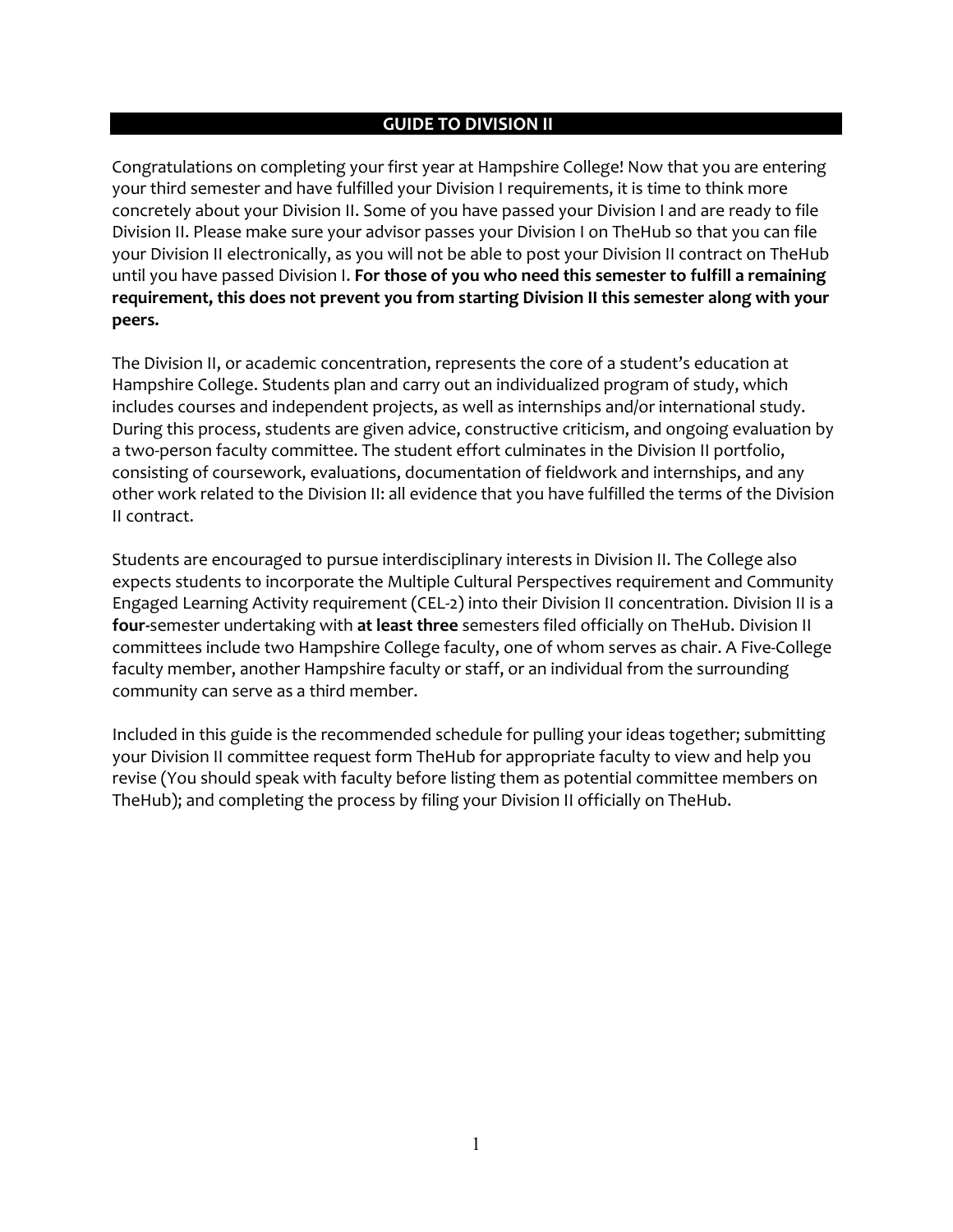#### **Getting Started**

Now is the time for you to go over Division II ideas with your Division I advisor. The next step will be to contact prospective committee members from the faculty, discuss your ideas with them, and ask them if they wish to serve on your Division II committee. You should speak to faculty about serving on your committee **before** you present them with a contract on TheHub.

To begin, sketch out an initial idea of what you want your Division II area of concentration to be. (This is sometimes easier to do when you are at school than it is after you've been away for the summer.) These initial ideas will be refined with your Division II committee as you prepare your Division II contract, so you don't need to take a lot of time trying to get it "perfect." Just say in ordinary language what you want to study, the kinds of questions you are interested in and/or the skills you want to develop, and your main goals for your Division II. Sometimes it is easier to think of ideas that connect, rather than imagining the Division II as a larger field of study. Reviewing TheHub for courses and reading the sorts of questions that faculty pose in course descriptions can also help you find some language for your ideas. Show your Division I advisor your initial ideas and use the feedback to clarify your explanations.

# **Division II Committee Request**

This fall, fall 2020 first-year entrants and fall 2021 transfer entrants will be expected to participate in the mandatory Division II committee request on line as part of posting their Division II draft concentration on TheHub. The deadline is **September 23, 2021.** The purpose of this process is to ensure all students who participate will be assigned a chair **and** a member relevant to their Division II concentration. **Participation is mandatory**. Once assigned a committee, you will be expected to follow up with your faculty once you are assigned a committee. For more information, please be sure to check your *Hampshire* email regularly as well as announcements on the Intranet.

Faculty are often unable to serve on your committee; do not take it personally. They might be going on sabbatical, for instance, or feel their expertise is not a good match for your interests. For your part, solicit suggestions for other faculty to approach. Sometimes, under certain circumstances and depending on your interests, you may end up working with a faculty member "outside" of your exact area of study, but who has an overall perspective on the field and is someone with whom you have a relationship and from whom you can receive guidance.

Film/photo/video, theater, studio arts and writing programs will assign themselves onto committees via the request process. It is crucial students follow up with their assigned faculty after the process and before filing. Once you know who will be the chair and member of your committee, begin working with them to fill out your final Division II contract on TheHub. **Do not assume just because you are assigned a faculty member, your part is done. Faculty will not sign off on contracts without meeting with a student face to face.**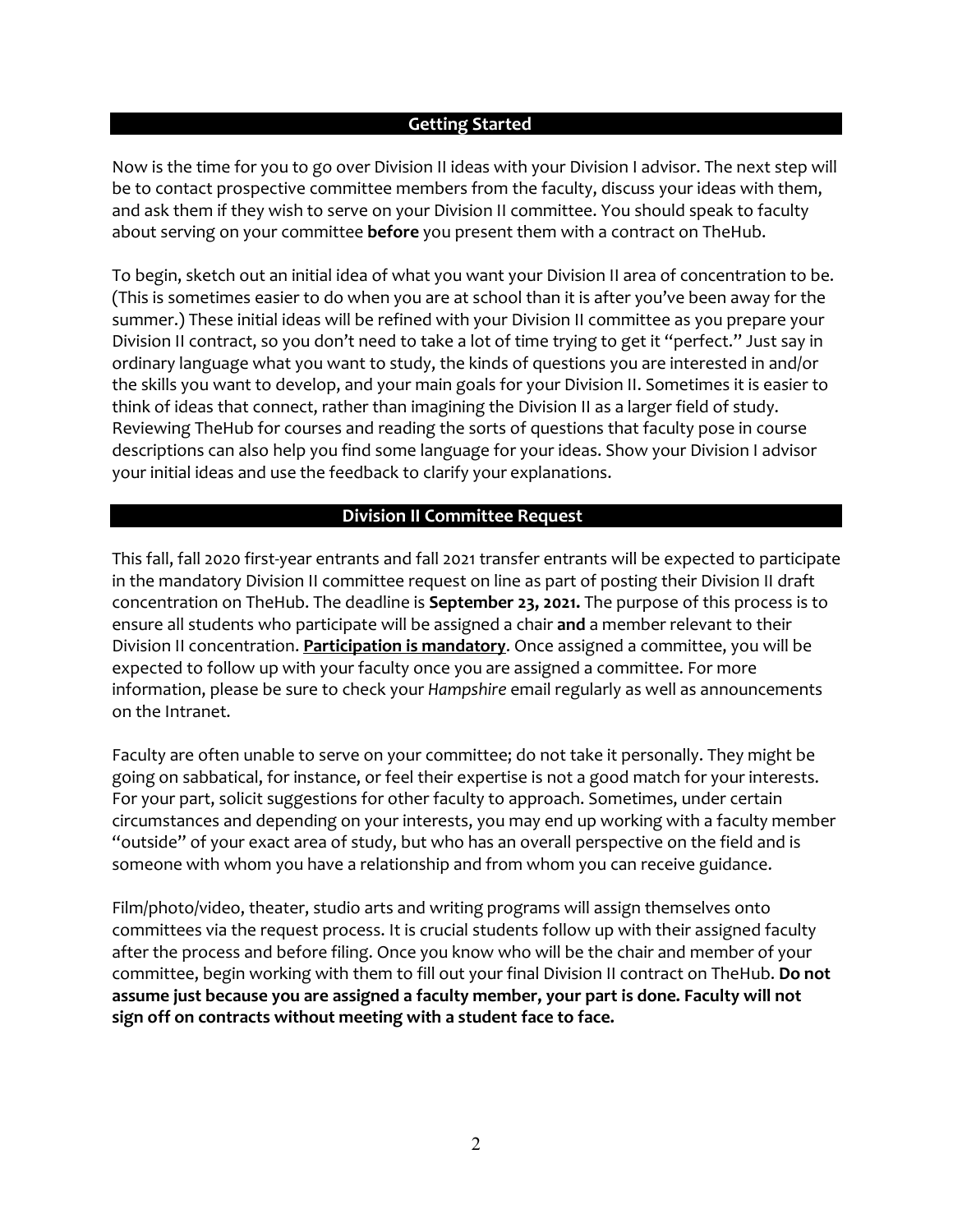# **Filing the Division II Contract**

When you and your committee are satisfied with your revised Division II contract, make sure to mark it as "ready for faculty signatures" and email your committee members to tell them to sign it. Once both of your committee members have signed your contract you are officially filed in Division II. Remember that you can revise your contract as many times as you need to throughout your Division II, to reflect changes in your courses, CEL-2, or description. Each time you revise, your committee just needs to sign it again.

# **If you are a fourth semester student in fall 2021, or a second semester transfer student in fall 2021, the deadline to complete filing for Division II is Thursday, September 23, 2021. \***

**\*** If you are not filed by this deadline, you are looking at the possibility of extra semesters in which to complete degree requirements.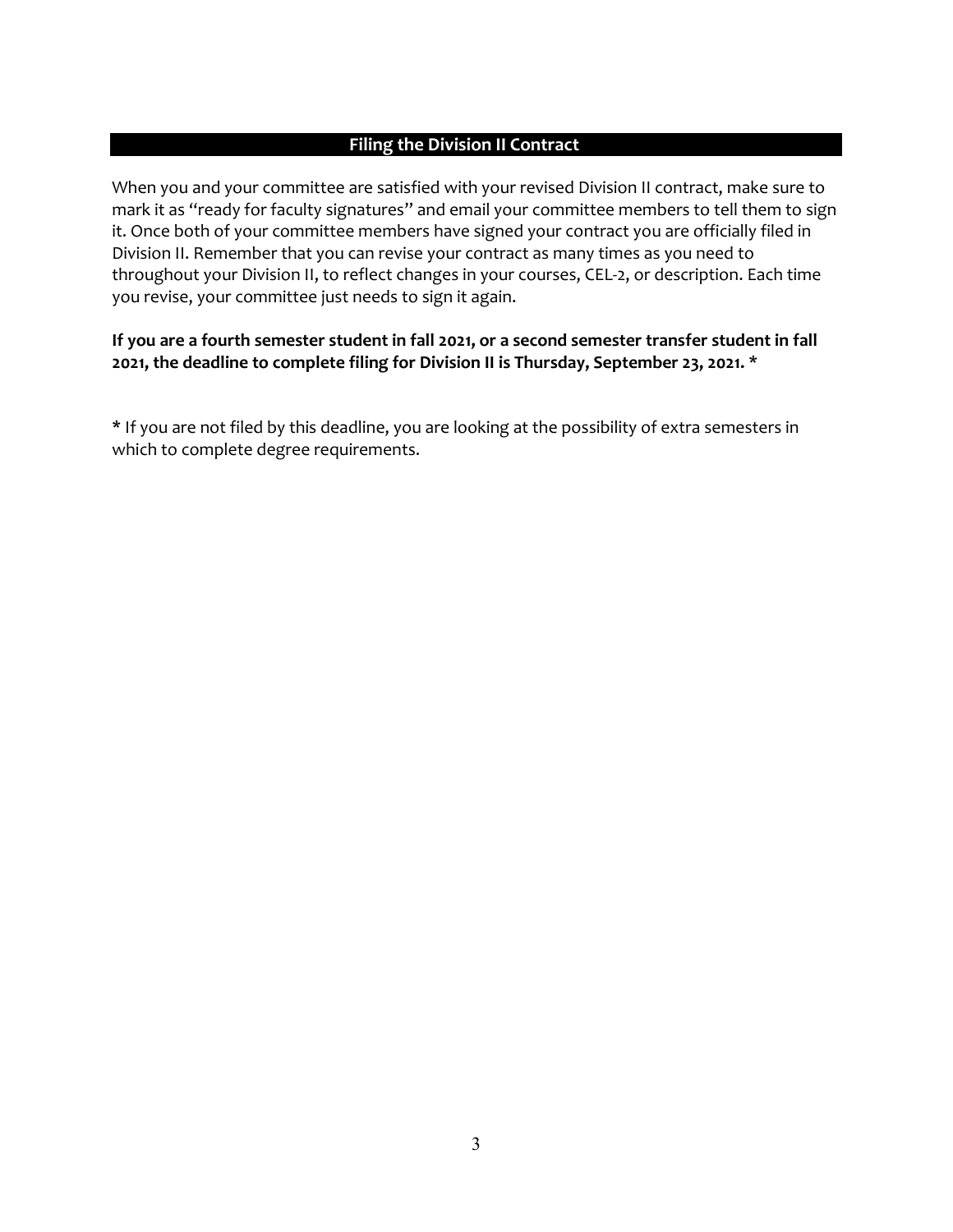#### **Frequently Asked Questions**

#### **What is the concentration?**

The concentration is an area of learning that the student pursues in greater depth according to their individual interests and needs. Each student designs and carries out a concentration with the guidance and supervision of a committee of faculty selected by the student for this purpose.

#### **When is Division II?**

Division II comprises four semesters of work (usually the second and third year of study), with the portfolio of work submitted to the committee at the conclusion of Division II representing the equivalent of four semesters' worth of work in the concentration in Division II.

#### **What are the Division II requirements?**

In addition to carrying out the work defined by the Division II contract, every Hampshire student must complete two academic requirements prior to completing Division II work: Multiple Cultural Perspectives and Community Engagement and Learning (CEL-2).

#### **Who can be on my committee?**

Two Hampshire College faculty must be members of the committee, one of whom serves as chair. A Five College faculty member or an individual from the surrounding community may occasionally serve as a third member.

#### **What can I study?**

A concentration may range from a plan of study similar to that of a traditional college major to a highly individualized program of study that encompasses several disciplines or areas of conceptual thought and understanding. It may include a number of kinds of learning activities: independent studies and projects, courses, reading programs, internships, and other forms of field study away from the campus.

Within the limits of the resources of the college, the Five Colleges, and the ability of the student and the student's committee to locate resources for the student, there is great latitude in the design of a concentration. It is essential, however, that a concentration proceed on the basis of a plan, that it be a coherent body of studies, and that it build from work at foundational levels to advanced work.

#### **Are there additional studies as part of Division II?**

The concentration is not the whole of a student's work in Division II; additional studies outside the area of concentration are also an important part. Along with the concentration, the student is expected to pursue academic interests in areas unrelated to the concentration, much as a student at a traditional college would engage interests outside the major. Because these additional studies need not meet the criteria for a concentration (coherence and building), this feature gives the Division II student an added measure of flexibility and freedom in designing a course of study.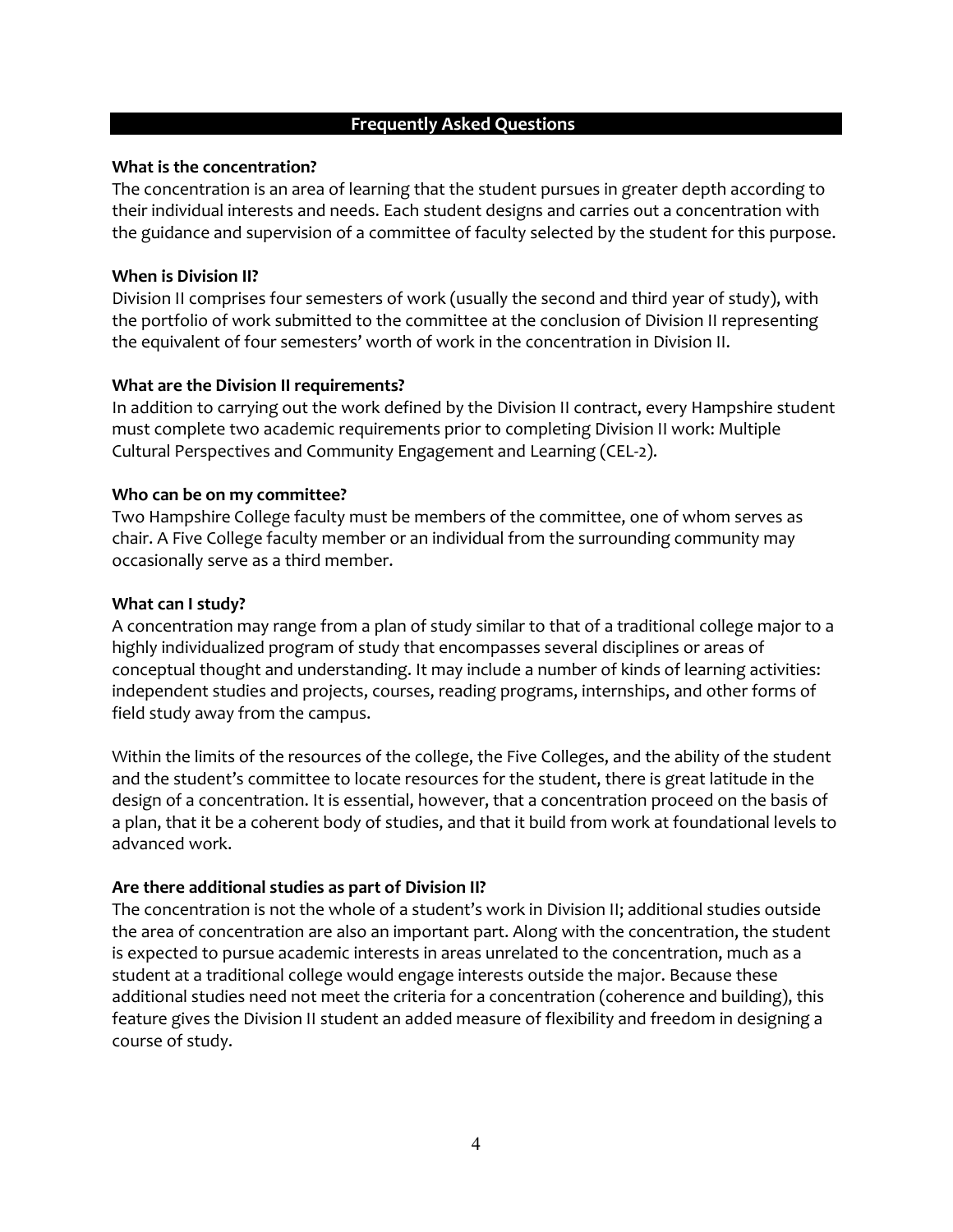# **Division II Community Engagement & Learning (CEL--**-**2) Requirement**

The Community Engagement and Learning requirement (CEL-2) encourages students to design opportunities to build community and seek innovative ways to address critical needs as defined by communities and organizations in and outside the College. Here is what expected of you as part of your Division II:

- <sup>2</sup> Meet and brainstorm about the CEL-2 requirement with your Division II Chair/Committee. On-campus programs are also a resource to you, such as: Community Partnerships for Social Change (CPSC), Critical Studies of Childhood Youth and Learning (CYL) and Career Options Resources Center (CORC).
- $\mathbb D$  Explore specific opportunities for projects on and/or off campus. Have a conversation with the potential supervisor and set up a meeting. Negotiate and finalize the details of your proposed project with the Organization/individual supervising.
- Meet with your Division II Chair. Your Chair must approve the proposal and sign the form.
- **To formally begin your project, initiate the online contract process on TheHub.** 
	- 1. Log on to TheHub, click "Students" and then "Course/Divisional Evaluations."
	- 2. Under the Division II tab, add Community Engagement activity (click "Add New Activity" in the column on the left).
		- o Once the information is complete, make the document ready for supervisor in the contacted by [communityengagement@hampshire.edu](mailto:communityengagement@hampshire.edu)
		- o If the supervisor agrees to the activity as written, the supervisor approves it (no concerns). Green check appears on the CE activity showingapproved.
		- o If the supervisor has concerns, these be will noted on the form and both the student and the committee chair will receive notification with the supervisor concerns.
		- o If there are corrections to be made, this process begins again until there is agreement.
	- 3. Move forward with the project and at the end of the project write a reflection on TheHub. The link to the reflection is in the left-hand menu on the Division IItab.
	- 4. Two weeks before the projected end date listed on the activity, the supervisor receives an email (from *communityengagement* (@hampshire.edu) stating that the student is about to finish the project. The supervisor is asked to verify completion of the activity via a link and write evaluative comments. A plus sign appears on CE activity showing activity completed and verified.
	- 5. If the student needs verification earlier or needs to resend the form, they may click "request verification" at any time and the supervisor will be asked to verify and evaluate.
	- 6. All Community Engagement activities will be listed on the student's summary page in Division II.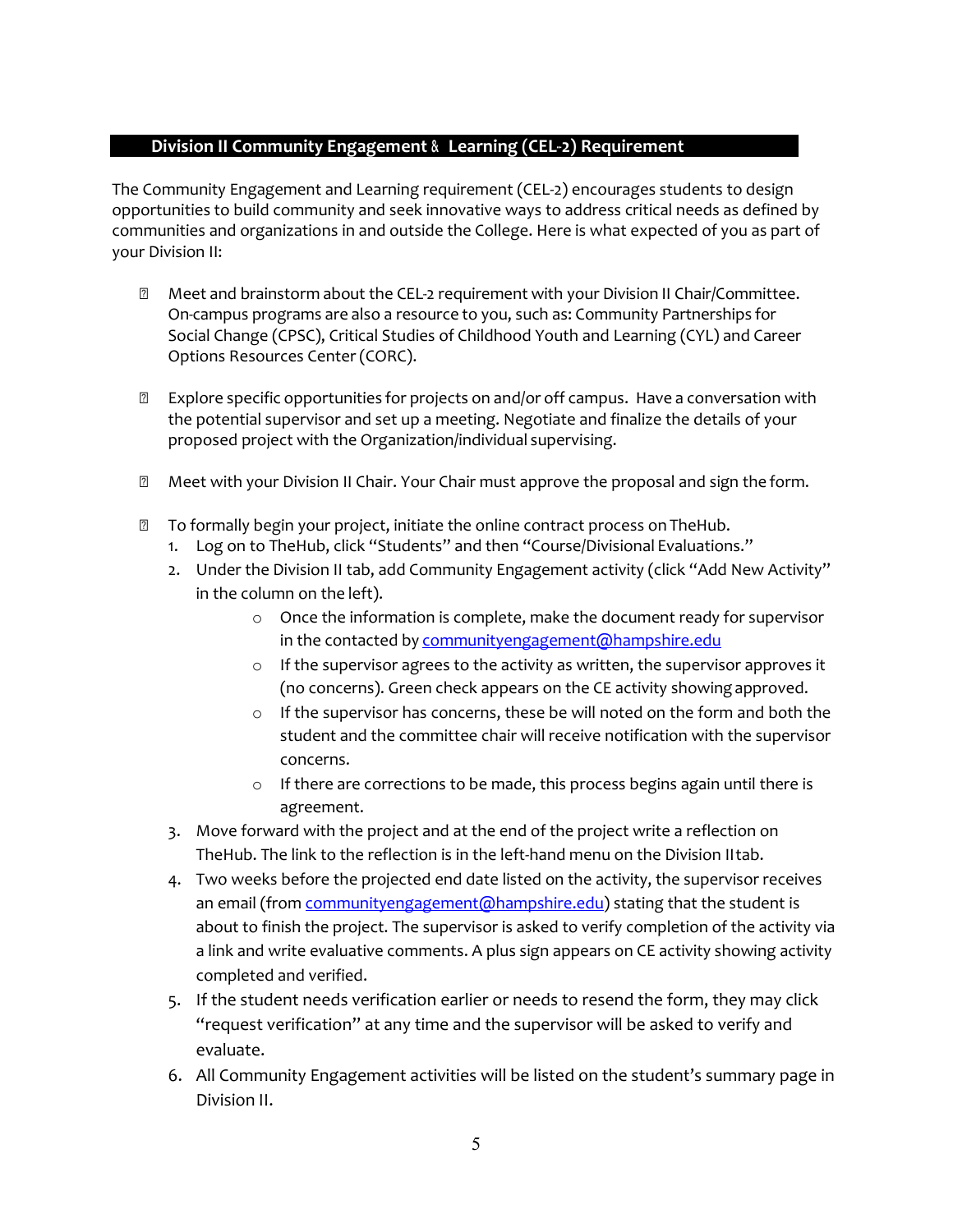#### **Multiple Cultural Perspectives Requirement**

Hampshire College is committed to the principle that a liberal arts education should include a serious engagement with multiple cultural perspectives. The Multiple Cultural Perspectives requirement is to be an integral part of the set of questions that guide the Division II at its inception (Division II contract) and completion (Division II portfolio).

At the completion of the concentration, students will present the results of their work on the Multiple Cultural Perspectives requirement in their Division II portfolio, including course work and/or independent research. Students will also describe in their retrospective essay (or elsewhere) the impact those explorations have on their concentration as a whole.

This requirement will be described and assessed as part of the Division II evaluation.

# **Critical Issues for Multiple Cultural Perspectives Requirement**

In satisfying this requirement, students can choose to address one or more of the following critical issues. However, students are encouraged to integrate all three issues into their Division II:

- **Non-Western perspectives.** Study of non-Western peoples and cultures will help our students to understand better the cultural diversity of the interconnected world at large. An intellectually vigorous engagement with non-Western perspectives expands the way one comprehends the world. To achieve this goal, students must incorporate study of non-Western peoples and cultures into their Division II.
- **Race in the United States.** Study of the history, politics, and culture of race in the United States and elsewhere will enable our students to understand better the conditions that underlie discrepancies of power that often fall along racial lines. Serious academic study of theories and analyses pertaining to "race" offers a more critical approach to students' education. To achieve this goal, students must incorporate study of the roles that race and racism play in American culture and society into their Division II.
- **Knowledge and power.** The influence of discrepancies in power and privilege is hidden from most scholarly discourse, where the canons of academic disciplines are apt to be presented as neutral and universal. Study of how academic knowledge may be shaped by relations of power and difference will help our students think more critically about the processes under which intellectual or artistic perspectives can be either privileged or marginalized. To achieve this goal, students must incorporate study of the relations between power and knowledge, in regard to either non-Western perspectives or race, into their Division II.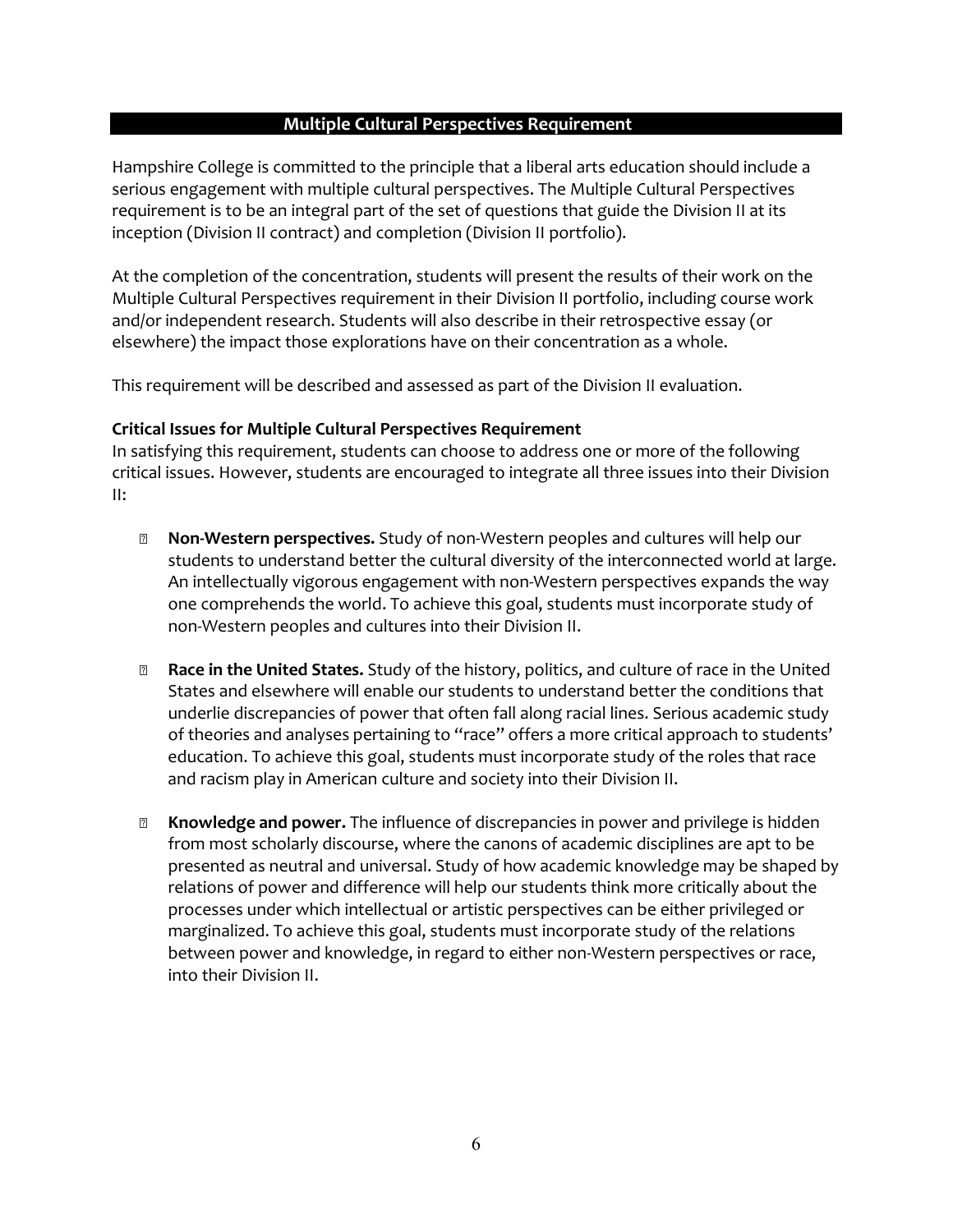# **Resources to help in filing Division II**

# **Individual meetings with Ernie Alleva or Zena Clift, Associate Deans ofAdvising**

CASA is always happy to have you come in and talk with us individually about your plans, concerns, and/or questions about Division II. Just call the main number, 413.559.5498, and ask to set up an appointment with either Ernie Alleva or Zena Clift, the two Deans in CASA who work with students in their second and third years and are entering or in Division II. We're always glad to see you and talk with you.